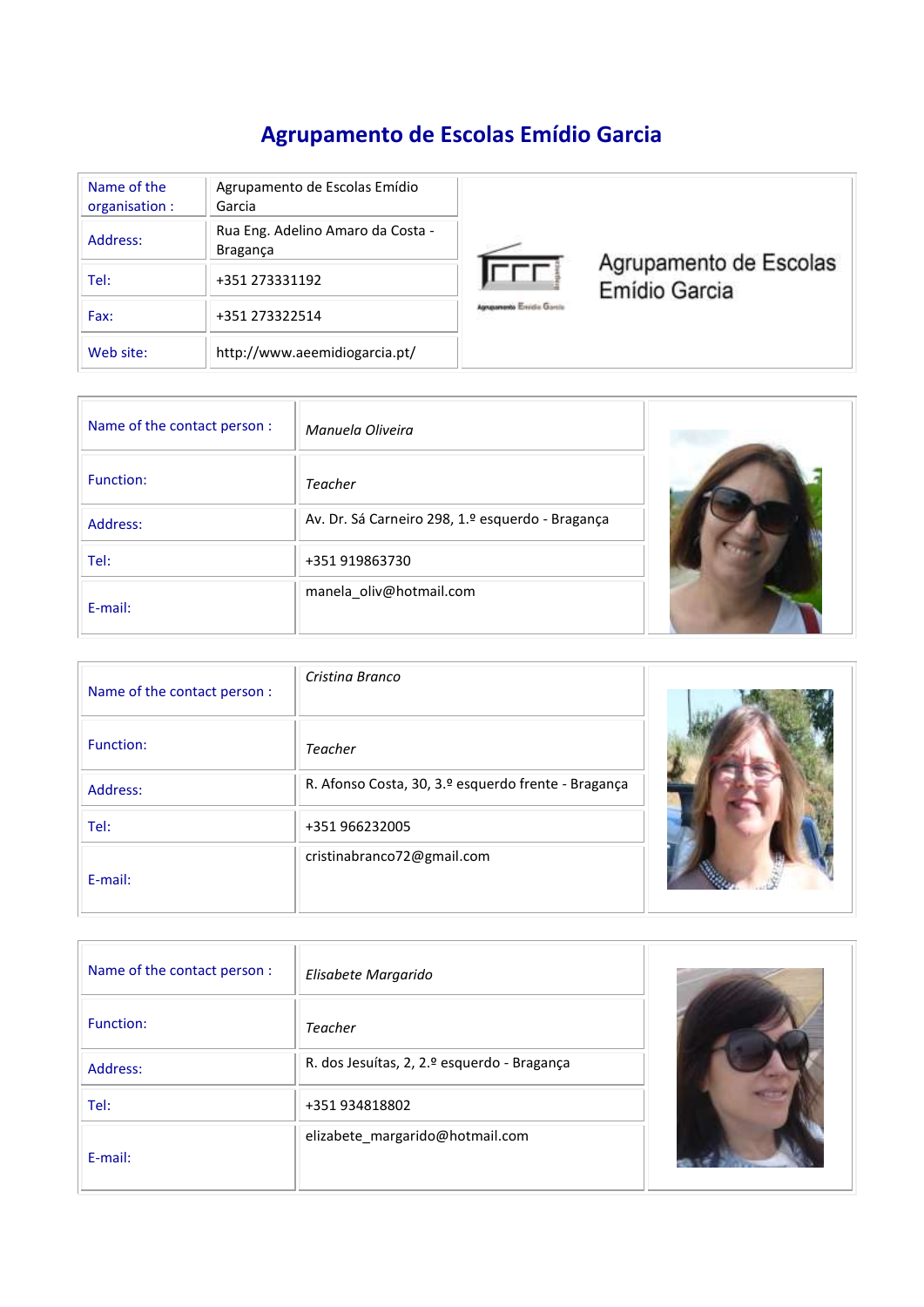| <b>Type of organisation:</b>              |                |        |                         |                 |            |                            |        |        |                         |                           |
|-------------------------------------------|----------------|--------|-------------------------|-----------------|------------|----------------------------|--------|--------|-------------------------|---------------------------|
| <b>SME</b><br>Training $\square$          | □<br>No Profit | School | П                       | 囟<br><b>NGO</b> | University | $\Box$                     | $\Box$ |        | <b>Public Authority</b> |                           |
| Other (Specify)                           |                |        |                         |                 |            |                            |        |        |                         |                           |
| <b>Fields of action:</b>                  |                |        |                         |                 |            |                            |        |        |                         |                           |
| <b>SMEs</b><br>Equal opportunities $\Box$ | H              |        | Youth<br>Schools $\Box$ | $\boxtimes$     |            | Universities<br>Unemployed |        | п<br>□ |                         | Public Authorities $\Box$ |
| Other (Specify)                           |                |        |                         |                 |            |                            |        |        |                         |                           |

## **Description of the organisation**

The Escola Secundária Emídio Garcia, succeeded to the Bragança lyceum, that went by various designations, since its foundation in 1853 (National Lyceum of Bragança,...). With the aim to provide a preuniversity training to students of all the Bragança district, it is located in an urban parish, but also serves students residing in rural parishes.

The Agrupamento de Escolas Emídio Garcia, located in the city of Bragança, was created on July 4, 2012 through the aggregation of the Escola Paulo Quintela with the Escola Secundária Emídio Garcia, and is composed by eight establishments: a kindergarten; two basic schools, with cycle of elementary education and kindergarten; three basic schools, with 1st cycle of basic education; an elementary school with a 2nd and 3rd cycle of basic education and a secondary school.

The Agrupamento de Escolas Emídio Garcia is an organizational unit with its own administration and management bodies.

The Agrupamento de Escolas Emídio Garcia promote a large number of extra activities for the students, as for example, music bands, dancing groups, sports, different chanlengent in different areas such as Math, Portuguese, Chemistry, among others.

## **Experience of the organization in previous European projects**

The Agrupamento de Escolas Emídio Garcia was actively involved in several projects/initiatives concerning science education devoted to students of different levels and general public. Some examples are eSafety/Erasmus +, True Colours project or Skin Deep project and Reach – Reinterpreting, empowering and accepting our cultural heritage, among others.

More recently Agrupamento de Escolas Emídio Garcia was involved in the LLP projects CIAA Net - Chemistry is All Around Network (518300-LLP-2011-IT-COMENIUS-CNW) and the Strategic Partnerships E-Learning from Nature with objective to promote science among secondary students (2015-2017).